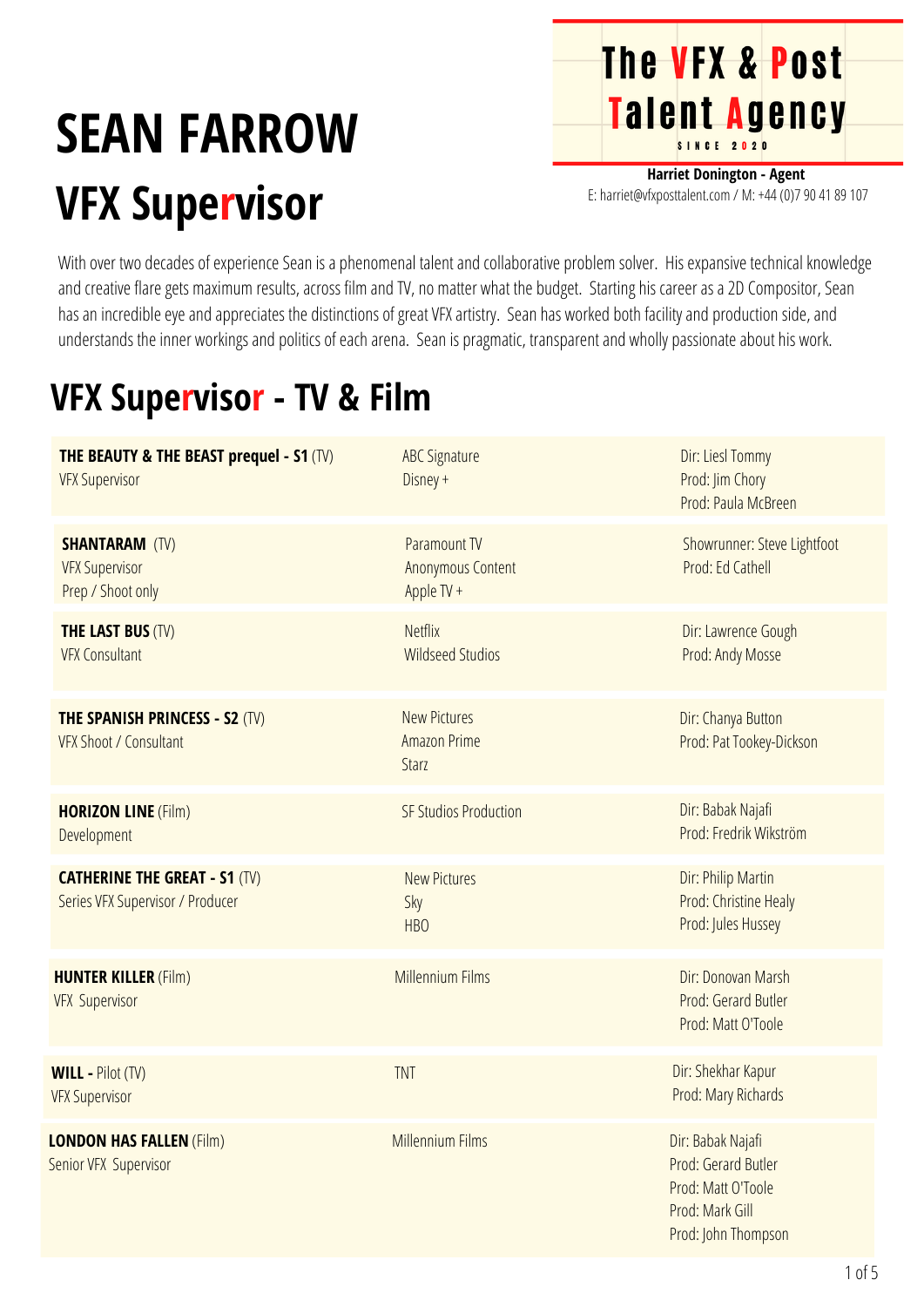| <b>MR. HOLMES (Film)</b><br><b>UK VFX Supervisor</b><br>shoot only | See-Saw Films<br><b>Miramax</b> | Dir: Bill Condon<br>Prod: Iain Canning<br>Prod: Anne Carey<br>Prod: Emilie Sherman                              |
|--------------------------------------------------------------------|---------------------------------|-----------------------------------------------------------------------------------------------------------------|
| <b>HOUDINI - S1 (TV)</b><br><b>VFX Supervisor</b>                  | A & E Television Networks       | Dir: Uli Edel<br>Prod: Ildiko Kemeny                                                                            |
| <b>GREAT TRAIN ROBBERY - Pilot (TV)</b><br><b>VFX Supervisor</b>   | <b>Lipsync Productions</b>      | Dir: James Strong<br>Prod: Julia Stannard                                                                       |
| <b>UNITED (Film)</b><br><b>VFX Supervisor</b>                      | <b>Lipsync Productions</b>      | Dir: James Strong<br>Prod: Julia Stannard                                                                       |
| <b>DREAM STREET</b> (Film)<br><b>VFX Supervisor</b>                | <b>Platinum Films</b>           | Dir: Brian Johnson<br>Prod: Nigel Stone                                                                         |
| <b>THE SECRET OF MOONACRE (Film)</b><br><b>VFX Supervisor</b>      | Forgan Smith Entertainment      | Dir: Gabor Csupo<br>Prod: Michael Cowan<br>Prod: Meredith Garlick<br>Prod: Monica Penders<br>Prod: Jason Piette |
| 1408 (Film)<br><b>VFX Supervisor</b>                               | <b>Dimension Films</b>          | Dir: Mikael Håfström<br>Prod: Lorenzo di Bonaventura                                                            |
| <b>THE MERCHANT OF VENICE (Film)</b><br><b>VFX Supervisor</b>      | Movision                        | Dir: Michael Radford<br>Prod: Cary Brokaw<br>Prod: Michael Cowan<br>Prod: Barry Navidi<br>Prod: Jason Piette    |
| <b>ELLA ENCHANTED (Film)</b><br>Assistant VFX Supervisor           | <b>Miramax</b>                  | Dir: Tommy O'Haver<br>Prod: Jane Startz                                                                         |

## **In House VFX Supervisor - TV & Film**

**THE ANOMALY** (Film) VFX Supervisor (Lipsync)

**TOTAL RECALL** (Film) VFX Supervisor (Lypsync) Unstoppable Entertainment Dir: Noel Clarke

Prod: Jessica Caldwell Prod: Noel Clarke

Columbia Pictures **Dir:** Len Wiseman Prod: Toby Jaffe Prod: Neal H. Moritz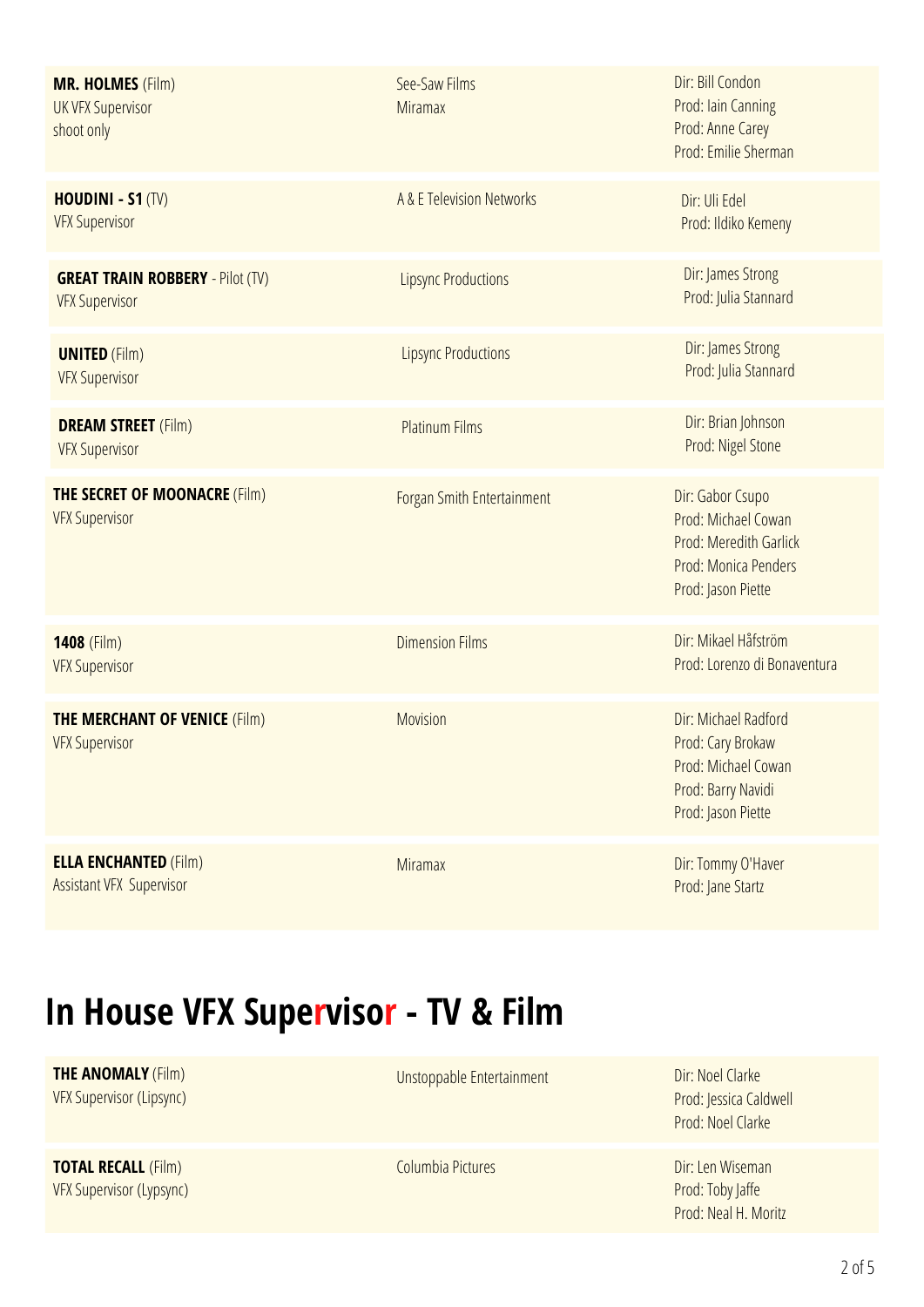| <b>HALF OF A YELLOW SUN (Film)</b><br><b>VFX Supervisor (Lypsync)</b>               | <b>Slate Films</b>                           | Dir: Biyi Bandele<br>Prod: Andrea Calderwood                                                   |
|-------------------------------------------------------------------------------------|----------------------------------------------|------------------------------------------------------------------------------------------------|
| <b>JAPAN IN A DAY (Film)</b><br><b>VFX Supervisor (Lypsync)</b>                     | Japan in a Day Films                         | Dir: Philip Martin<br>Dir: Gaka Narita<br>Prod: Liza Marshall                                  |
| <b>LAY THE FAVOURITE (Film)</b><br><b>VFX Supervisor (Lypsync)</b>                  | <b>Emmett</b><br>Furla<br><b>Oasis Films</b> | Dir: Stephen Frears<br>Prod: Anthony Bregman<br>Prod: D.V. DeVincentis<br>Prod: Randall Emmett |
| IS THIS A JOKE (Film)<br><b>VFX Supervisor (Lypsync)</b>                            | <b>Rather Good Films</b>                     | Dir: Tom Edmunds<br>Prod: Daniel-Konrad Cooper                                                 |
| <b>SALMON FISHING IN THE YEMEN (Film)</b><br><b>VFX Supervisor (Lypsync)</b>        | Kudos Film and Television                    | Dir: Lasse Hallström<br>Prod: Paul Webster                                                     |
| <b>TOAST (TV)</b><br>TV movie<br><b>VFX Supervisor (Lipsync)</b>                    | <b>BBC Films</b>                             | Dir: S.J. Clarkson<br>Prod: Faye Ward                                                          |
| <b>IRONCLAD</b> (Film)<br>VFX Supervisor (Lypsync)                                  | Mythic International Entertainment           | Prod/Dir: Jonathan English<br>Prod: Rick Benattar<br>Prod: Andrew J. Curtis                    |
| <b>JANE EYRE</b> (Film)<br><b>VFX Supervisor (Lypsync)</b>                          | <b>Focus Features</b>                        | Dir: Cary Joji Fukunaga<br>Prod: Alison Owen<br>Prod: Paul Trijbits                            |
| <b>LIFE IN A DAY (Film)</b><br><b>VFX Supervisor (Lypsync)</b>                      | LG                                           | Dir: Loressa Clisby<br>Dir: Kevin Macdonald<br>Prod: Liza Marshall                             |
| <b>THE SPECIAL RELATIONSHIP (TV)</b><br><b>TV Movie</b><br><b>Co-VFX Supervisor</b> | <b>Rainmark Films</b>                        | Dir: Richard Loncraine<br>Prod: Frank Doelger<br><b>Prod: Tracey Scoffield</b>                 |
| <b>HUSTLE - S2 (TV)</b><br><b>VFX Supervisor</b>                                    | AMC                                          | Dir: John Strickland<br>Prod: Karen Wilson                                                     |
| <b>THE RIVER KING (Film)</b><br>VFX Supervisor (The Senate VFX)                     | Kismet Film Company                          | Dir: Nick Willing<br>Prod: Michele Camarda<br>Prod: Michael Cowan<br>Prod: Jason Piette        |
| <b>BATMAN BEGINS (Film)</b><br>VFX Supervisor (The Senate VFX)                      | <b>Warner Bros</b>                           | Dir: Christopher Nolan<br>Prod: Larry Franco<br>Prod: Lorne Orleans<br>Prod: Emma Thomas       |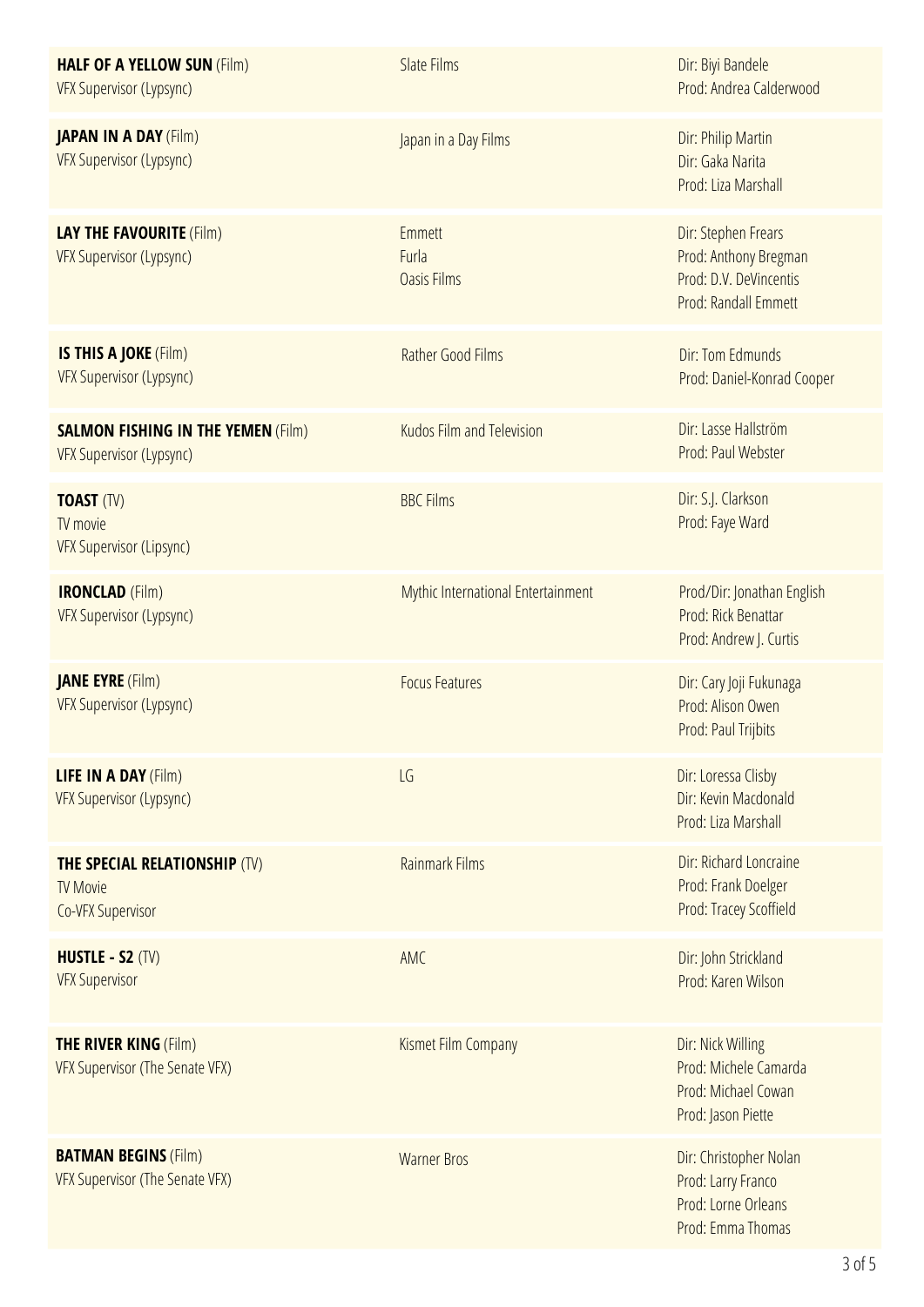Warner Bros **Dir: Richard Loncraine** Prod:Armyan Bernstein Prod: Basil Iwanyk Prod: Jon Shestack

## **Executive VFX Supervisor - Film & TV**

| <b>BROKEN</b> (Film)<br>Executive VFX Supervisor (Lipsync)                           | <b>BBC Films</b>                   | Dir: Rufus Norris<br>Prod: Tally Garner<br>Prod: Bill Kenwright<br>Prod: Dixie Linder     |
|--------------------------------------------------------------------------------------|------------------------------------|-------------------------------------------------------------------------------------------|
| <b>NOW IS GOOD (Film)</b><br>Executive VFX Supervisor (Lipsync)                      | <b>Sony Pictures Entertainment</b> | Dir: Ol Parker<br>Prod: Graham Broadbent<br>Prod: Peter Czernin                           |
| <b>SHADOW DANCER (Film)</b><br>Executive VFX Supervisor / Shoot Supervisor (Lipsync) | <b>BBC Films</b>                   | Dir: James Marsh<br>Prod: Chris Coen<br>Prod: Ed Guiney<br>Prod: Andrew Lowe              |
| <b>SHAME</b> (Film)<br>Executive VFX Supervisor / Shoot Supervisor (Lipsync)         | See-Saw Films                      | Dir: Steve McQueen<br>Prod: Iain Canning<br>Prod: Emilie Sherman                          |
| <b>MY WEEK WITH MARILYN (Film)</b><br>Executive VFX Supervisor (Lipsync)             | The Weinstein Company              | Dir: Simon Curtis<br>Prod: David Parfitt<br>Prod: Harvey Weinstein                        |
| W.E. (Film)<br>Executive VFX Supervisor (Lipsync)                                    | <b>Semtex Films</b>                | Dir: Madonna<br>Prod: Madonna<br>Prod: Kris Thykier                                       |
| <b>THE DEEP BLUE SEA (Film)</b><br><b>Executive VFX Supervisor (Lipsync)</b>         | Camberwell<br><b>Fly Films</b>     | Dir: Terence Davies<br>Prod: Sean O'Connor<br>Prod: Kate Ogborn                           |
| <b>THE AWAKENING (Film)</b><br>Executive VFX Supervisor (Lipsync)                    | <b>Origin Pictures</b>             | Dir: Nick Murphy<br>Prod: Sarah Curtis<br>Prod: Julia Stannard<br>Prod: David M. Thompson |
| <b>WE NEED TO TALK ABOUT KEVIN (Film)</b><br>Executive VFX Supervisor (Lipsync)      | <b>BBC Films</b>                   | Prod: Jennifer Fox<br>Prod: Luc Roeg<br>Prod: Robert Salerno<br>Dir: Lynne Ramsay         |